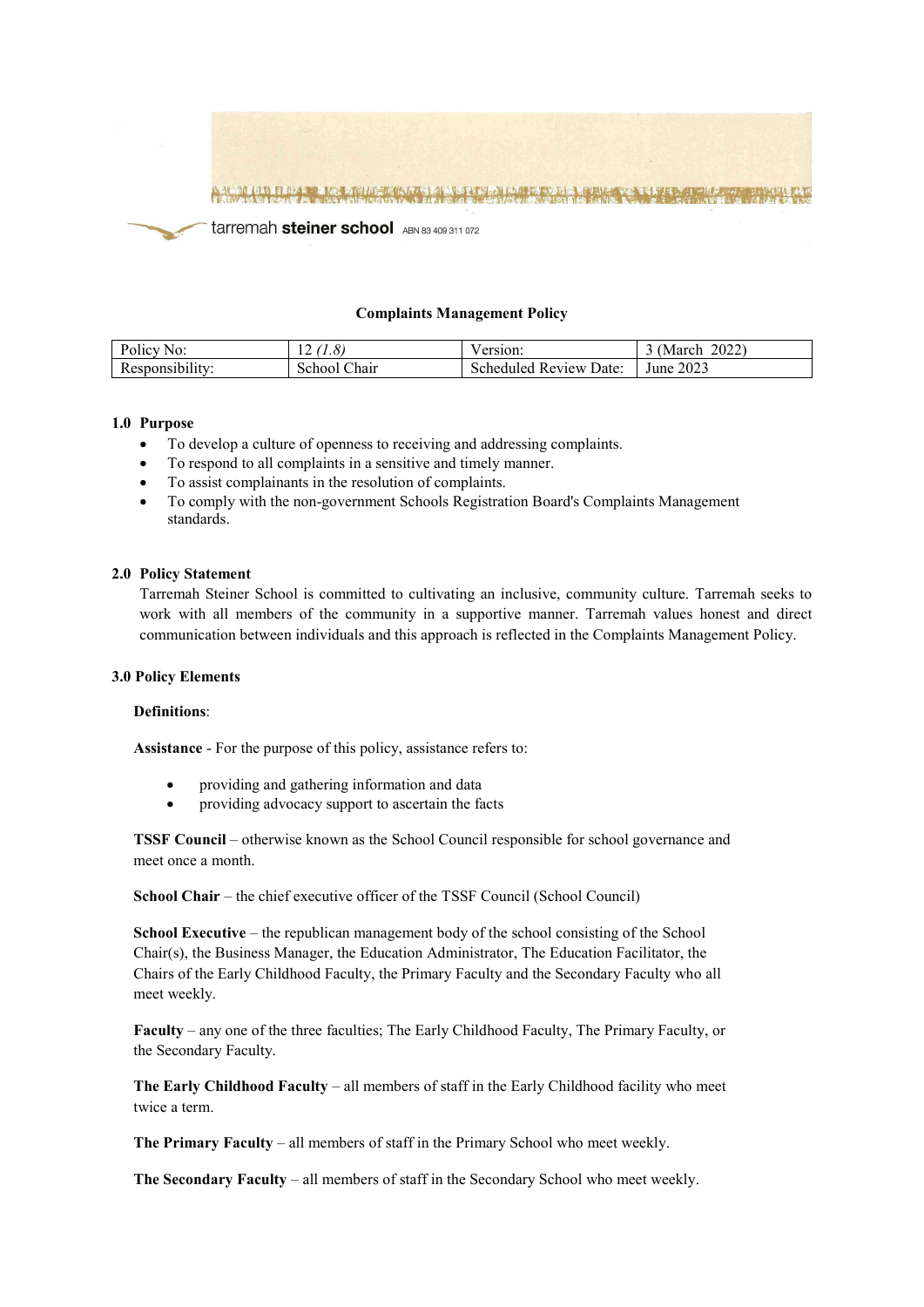**Class Teacher** – a Primary School class teacher responsible for teaching a Primary class from Class 1 to Class 6

**Class Guardian** – a High School specialist teacher with a pastoral, administrative and behaviour management role with a year group from Class 7 to Class 10.

**Education Administrator** – responsible for oversight of educational compliance in the school.

**Education Facilitator** – responsible for mentoring of teachers, professional development, learning support and behaviour management.

**Business Manager** – financial management in the school.

**WHS and Facilities Manager**- responsible for WHS, maintenance of facilities

**The College of Teachers** – a consultative body and professional learning forum within the school, consisting of all employees of Tarremah who meet weekly.

### **4.0 Procedure**

When a concern develops the concerned party should contact the most appropriate party directly in the first instance.

### **Step 1:**

- The concerned party should delineate between a concern regarding an individual, a concern regarding Policies and Procedures, or Facilities.
- If the concern is regarding a student, their Class Teacher or Guardian is the most appropriate person.
- If the concern is regarding a member of staff that person should be approached directly by making an appointment to speak to them, or by email. The member of staff will make every effort to resolve the matter.
- If the concern is about a Policy or Procedure the concern should be addressed to the School Executive, by email [mail@tarremah.tas.edu.au](mailto:mail@tarremah.tas.edu.au) The School Executive will confirm receipt of the concern and offer clarity as required. Requests for review will be taken following Executive meeting, for discussion within two weeks.
- If the concern is about infrastructure or facilities the concern should be addressed to the Business Manager.
- Any concern regarding an act or omission of the School Chair should be raised directly with the School Chair. This can be done by email or in person by appointment. The Chair will acknowledge receipt of an email within three days and be available for a discussion within a further two days. The Chair will make every effort to understand the concern, address the issue or explain why a particular position has been taken. The *Parent and Community Issues Resolution Process* outlines this and subsequent procedures and is given to parents on enrolment and available on the School's website.
- The *Staff Issues Resolution Process* outlining procedures for staff, is to be provided to new staff during their staff induction, is available on the server and displayed in the Staff Room in a prominent place.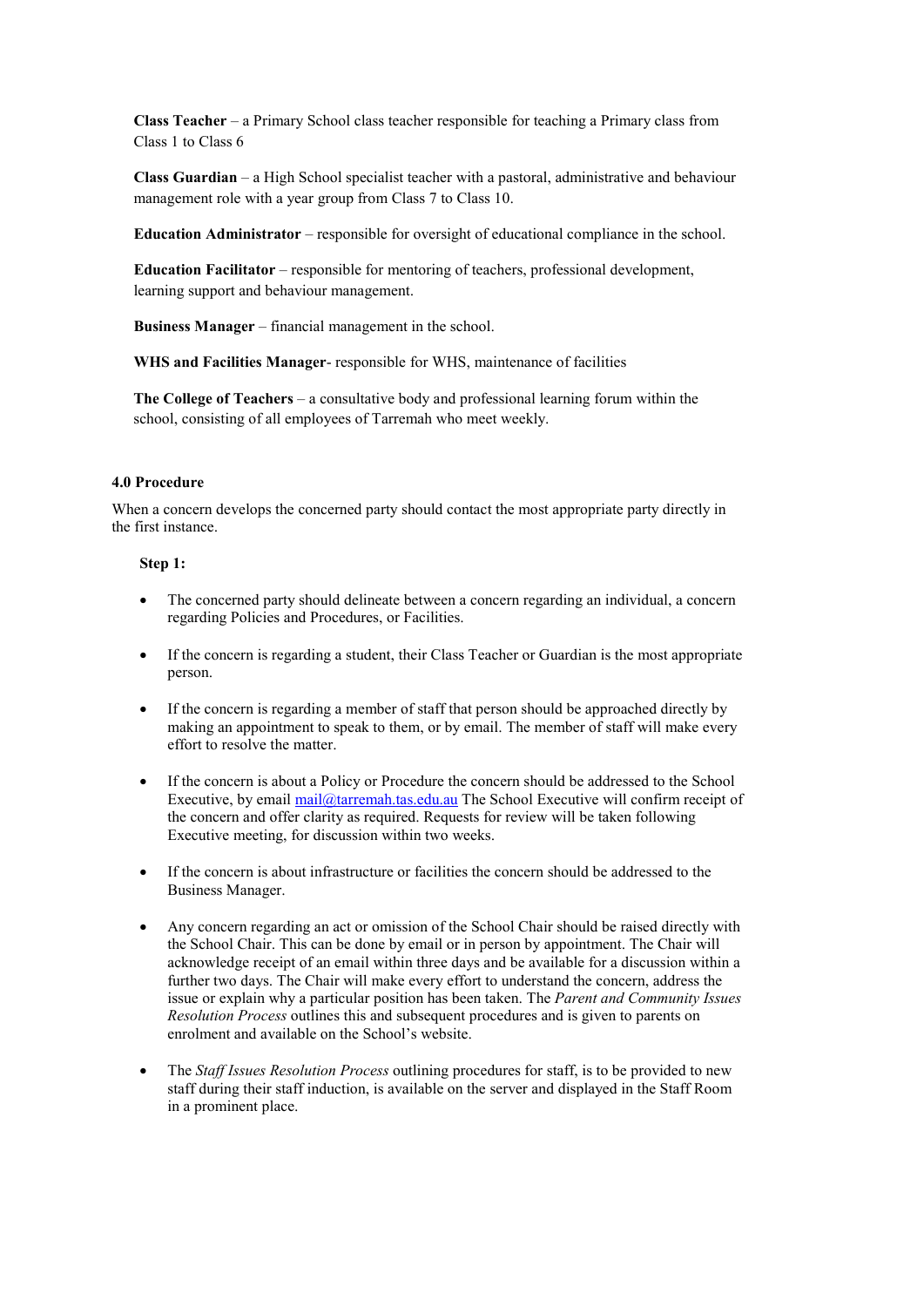### **Step 2:**

- If a teacher has not been able to resolve a parent's concern, it may be addressed to the Education Facilitator. The concerned party should make an appointment via reception or by emailing [mail@tarremah.tas.edu.au](mailto:mail@tarremah.tas.edu.au)
- If a staff member has not been able to resolve a colleague's concern, the concern should then be raised with the School Chair.
- If the School Chair has not been able to resolve a concern about his or her own performance, the concerned party is able to make a formal request for review by the School Council. The *Process for Resolving Formal Complaints Against the School Chair*, sets out this process. Where School Council considers an investigation is required, the concerned party will be kept informed about the process involved. All efforts will be made to conclude the matter in a timely manner for all concerned.

Upon formal receipt of any complaints, the concerned party will be given a copy of this policy and the appropriate Issues Resolution Process.

## **Mediation is always an avenue open to complainants at any time during the process.**

**Legal advice may be sought by a complainant at any time in the process.**

### **4 Responsibilities**

- **Education Facilitator**
- Business Manager
- School Executive
- School Chair
- School Council

### **5 Related Documents**

- **Staff Issue Resolution Process**
- Parent and Community Issue Resolution Process
- Student Issue Resolution Process
- Process for Resolving Formal Complaints Against the School Chair
- Code of Conduct
- Child Protection and Mandatory Reporting
- Parent [Community Code of Conduct Policy](https://www.tarremah.tas.edu.au/wp-content/uploads/2018/03/Parents-Rights-and-Responsibilities-Policy.pdf)

## **6 Reference/Legislation**

- Commonwealth Privacy Act 1988
- Freedom of Information Act 1991
- Telecommunication (Interception)Tasmania Act 1999
- Personal Information Protection Act 2004
- Right of Information Act 2009
- Education Act 2016
- Child Care Act 2001
- Tasmanian Licensing Standards for Centre Based Child Care, Class 5

# **7 Contact Point**

- School Chair
- School Executive